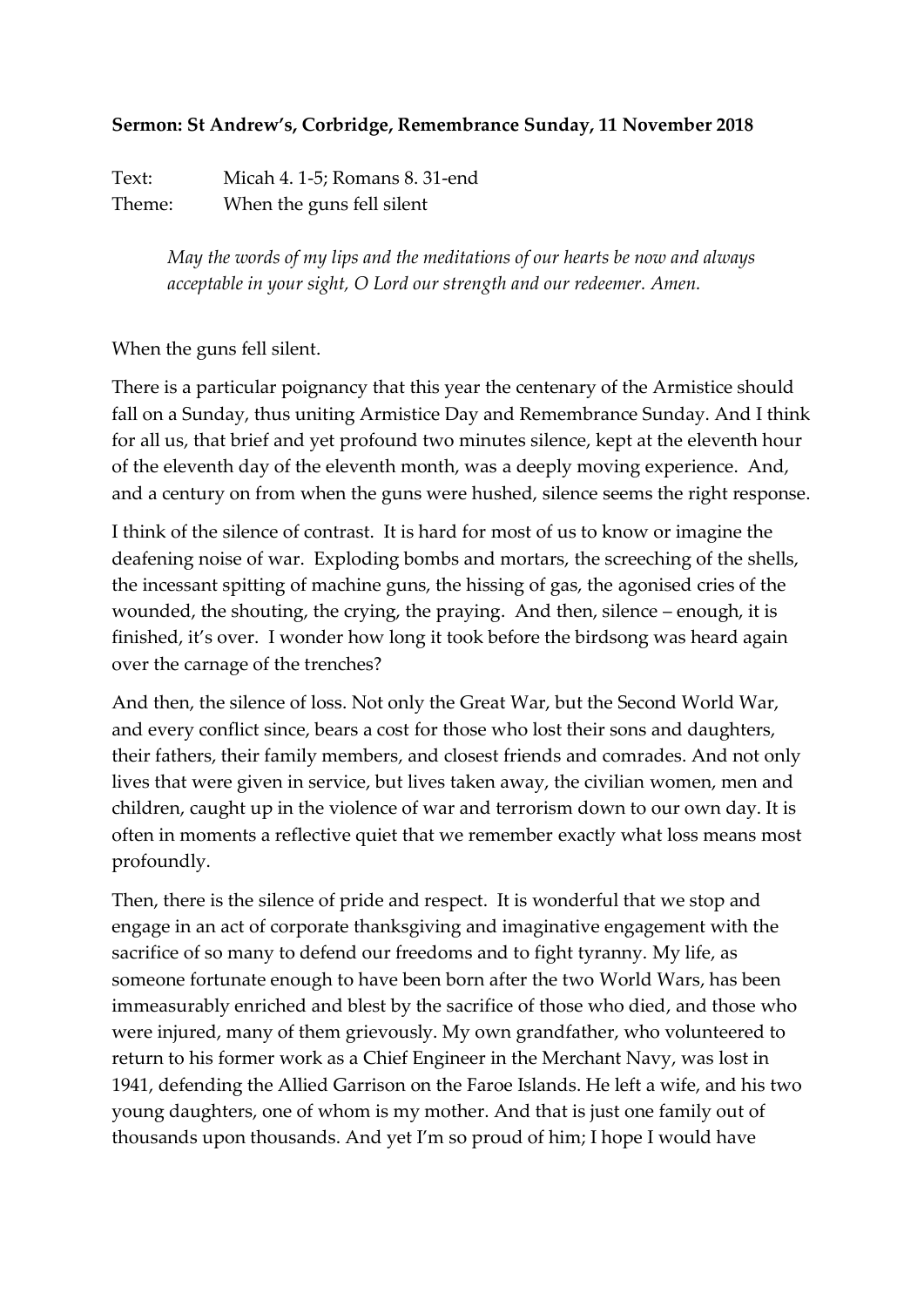responded as he did. How we respect those who answered the call of Sovereign and country.

There is the silence of resolve. Remembering provokes us to seek to life lives that are marked by gratitude, and determination not to let their sacrifice be in vain. It inspires us to seek to unite rather than divide, to heal rather than to hurt, to reach out rather than to estrange. For surely we all long for the day foreseen by the Prophet Micah at a time of war six hundred years before Christ, when swords will become ploughshares and spears into pruning hooks, when nation shall not lift up sword against nation, nor learn war any more. The Great War was meant to be the 'war to end all wars'. Alas, how we wish it did when the guns fell silent.

And there is the silence of unity. It is the fact that we keep silence together that is so meaningful. I think it is brilliant that the Royal British Legion has so magnificently re-established Armistice Day in our nation. I've been in Durham Cathedral, the Central Station, in a café, in the middle of a lecture, at the eleventh hour of this day, and suddenly we stop, we stand still and build corporate as well as individual remembering. For none of us is solitary. We belong together. When the guns fell silent.

Here in Church, we bring all that we symbolise in silence into the great narrative of the Christian story. The Christian faith doesn't gloss over hatred, evil, human sin, pain, dying, sacrifice, because at its heart is the crucifixion and resurrection of the Son of God. Jesus had to die to overcome the destructive powers of evil and the crisis of death. His resurrection is the great hope we carry in our hearts that every precious human life is held by God, including the lives of those we remember today. We heard those great words of St Paul – that nothing in life or death is strong enough to separate us from the love of Christ – not hardship, or distress or persecution, or peril or sword. The lives of those we remember are not wasted or in vain because we have this conviction that before us is a Kingdom where God will make all things new. This has been the witness of this Church in the almost thirteen hundred and fifty years of its existence at the heart of Corbridge. The Christian faith is not escapist; it is tough enough to be proclaimed even in darkest night of the Western Front, for it speaks directly to our human condition where we need the promise and gift of salvation. Our history tells us that we cannot save ourselves.

It is not long until Christmas. In the unique atmosphere of Christmas Eve, at Midnight Communion, when our hearts are warmed, we sing the carol

It came upon the midnight clear, that glorious song of old.

It was the song of the angels with a message of peace from heaven and goodwill.